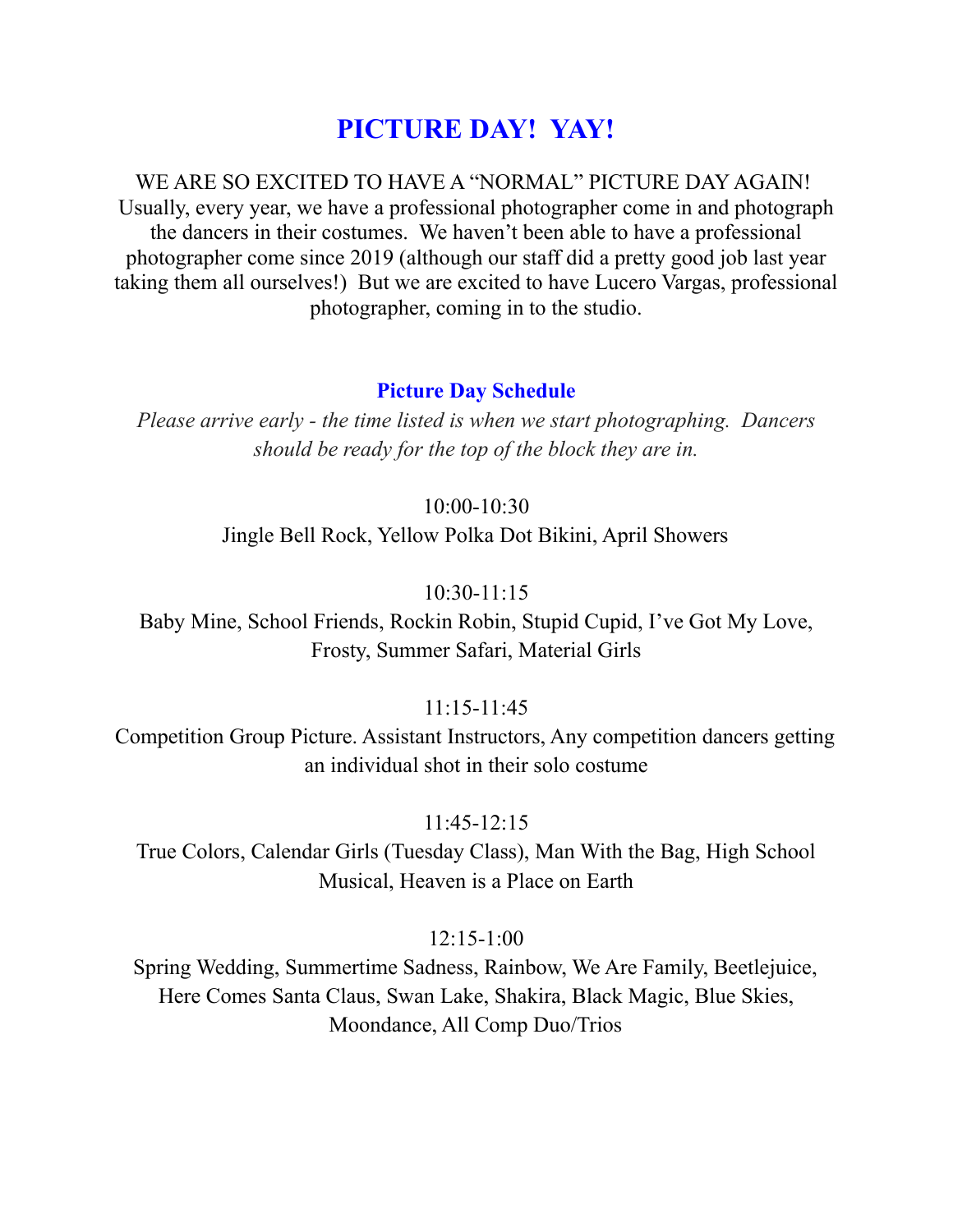## **What is the cost of picture day?**

Dancers pay a \$25 sitting fee. They will be photographed individually in 2 costumes of their choice with multiple poses/photos in those 2 costumes. Your \$25 pays for their photo to be taken and you will receive digital files of every photo taken of your dancer and you will be free to print and/or share those as you'd like! The photographer will also have an online gallery set up for those that would like to buy prints.

## **How does picture day work?**

First dancers will be photographed with their group in their costume. Then any dancers choosing to be photographed individually in that costume will have their photo taken. Dancers will then change into their next costume for the next group photo and so on.

## **Can siblings take pictures together?**

Yes! Siblings can take pictures together during any of the designated photo times. Please note that on your sign-up sheet.

## **Can dancers take individuals in more than two costumes?**

Yes - each additional individual photo will be an extra \$5 charge per costume. Please note that on your sign up sheet.

## **How do we sign up?**

Print out the sign up form on the next page and return to the studio by May 14. Hard copies will also be available at the studio this upcoming week. Cash or checks made payable to Lucero Vargas photography must be submitted upon sign up.

## **Do we need to do "recital hair and makeup"?**

You certainly can wear recital hair as nice easy hairstyle or you can do your hair and makeup any way you'd like! Anything neat and presentable.

## **Do parents stay?**

YES - parents need to be present for their children. It is up to the parent to get your child ready for their photos. Our staff is not responsible for getting dancers into costumes, doing hair, etc. We are also not responsible for watching dancers when they are waiting for their photo. Teen Class parents need not be present (Summertime Sadness, Beetlejuice, Here Comes Santa Claus, Spring Wedding)